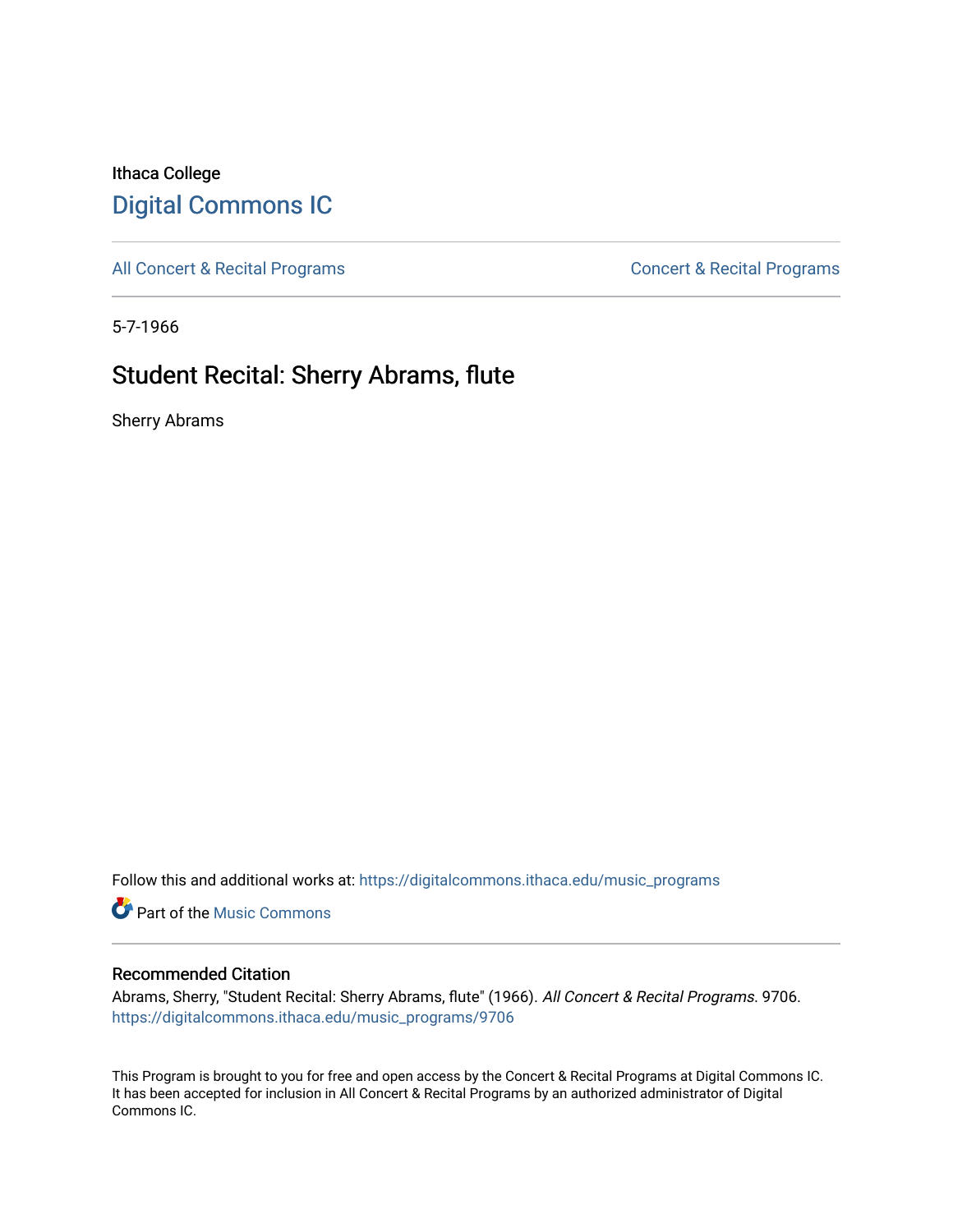

#### I T H A C A School C O L L E G E Music

STUDENT RECITAL

Sherry Abrams, Flute Betsey Halsey, Piano

assisted by Mr. George Andrix, Violin David Becker, Viola Kenneth Brown, Violin David Howard, Violoncello

Suite in A minor for Flute and Strings . . . . . . . . Georg Philipp Telemann (1681-1767) *Ouverture* 

*Les Plaisirs Air a l* I *Italien Menuet I & II Rejouissanoe Passepied I & II Polonaise* 

**Mr. George Andrix, Violin David Becker, Viola Kenneth Brown, Violin David Howard, Violoncello Betsey Halsey, Piano** 

*\*\*\* INTERMISSION \*\*\** 

Sonate V in C Major fur Flote und Klavier (K.V.14) **...... . Wolfgang Aadeus Mozart (1756-1791)** 

*Allegro Allegro Menuetto primo Menuetto seoondo* 

Sonate für Flöte und Klavier (1936) . Paul Hindemith

*Heiter bewegt Sehr langsam Sehr lebhaft�Marsoh* 

FORD AUDITORIUM

Saturday, May 7, 1966

2:00 P.M.